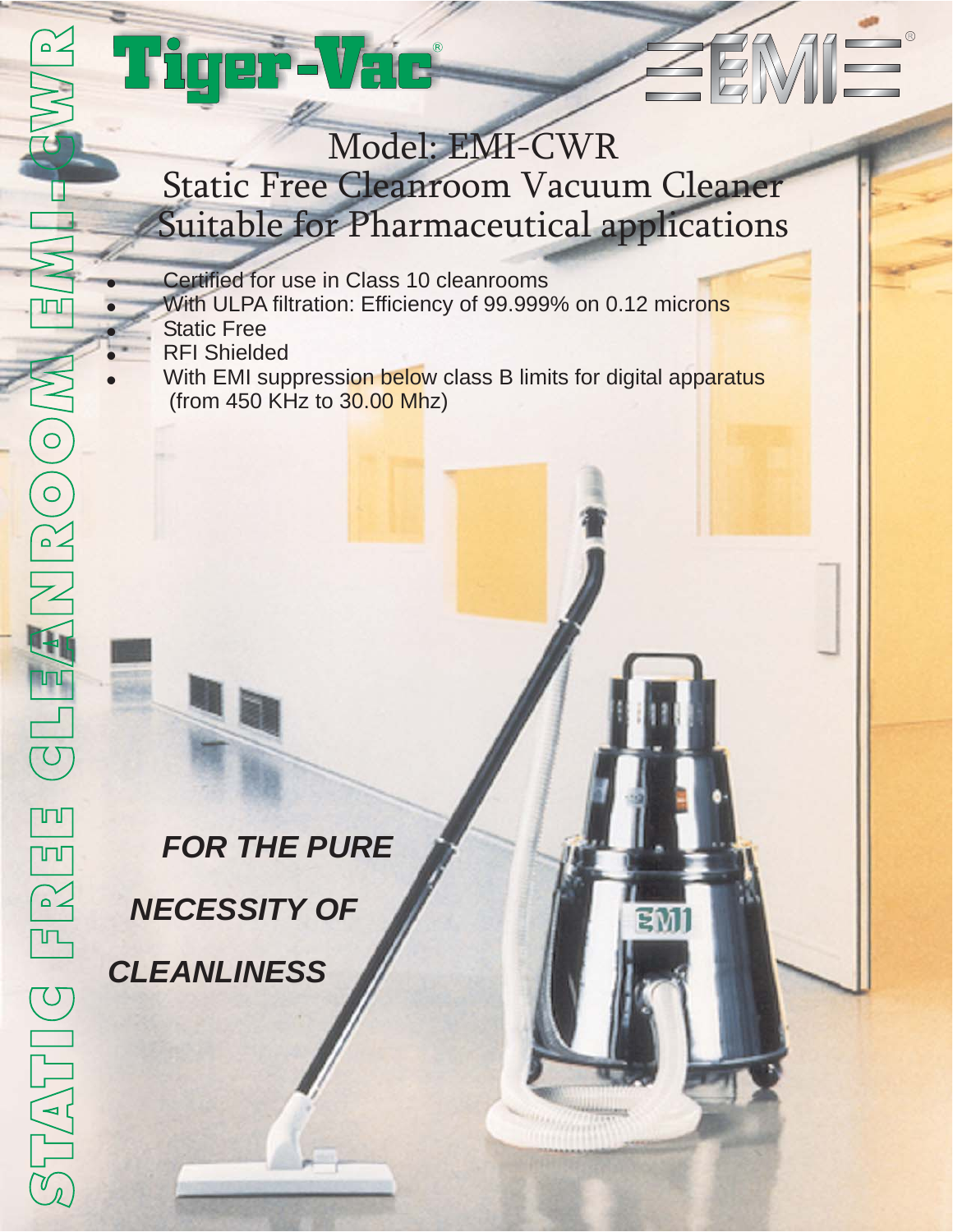## *4 STAGE FILTRATION SYSTEM (UPGRADABLE TO 5 STAGES)*

**Paper Filter Bag with liner** (one micron efficiency) collects the 1. bulk of recovered materials and keeps the other filters clean.

*Double Cloth Filter* (2 stages, washable) consisting of:

- 2. Dralon filter with smooth surface prevents caking of fine dust.
- 3. Polyester filter (one micron efficiency) prolongs the life of the ULPA filter.
- **ULPA filter** (Ultra Low Penetration Air) Minimum efficiency of 4. 99.999% on 0.12 micron. The ULPA filter is large enough to handle the amount of airflow that the vacuum produces without any significant pressure drop. It also ensures compatibility with Class 10 cleanroom conditions.
- **(Optional 5th Stage) Internal HEPA filter** (High Efficiency 5. Particulate Air) can be incorporated in the filtration system for a total of 5 stages. The filter is installed before the motor and is used when recovering toxic or nuisance dusts. It protects the motor from contamination and it allows the motor to be serviced without danger to the operator. HEPA filter: 99.99% efficiency on 0.3 micron.



## **Class 10 Compatible**

When we first set out to build our cleanroom vacuum cleaners, we did not attempt to modify an existing model and adapt it for cleanroom use. We knew that the cleanroom industry deserved and wanted better, so we started from scratch. A quick glance at the EMI-CWR's innovative features will prove that we did not leave anything out.

EMI cleanroom vacuum cleaners are certified for use in class 10 cleanrooms. Cleanroom compatibility tests have been performed by independent labs and copies of the test reports are available upon request.As part of our quality assurance program, every ULPA filter is individually laser tested and every vacuum cleaner is individually leak tested before being shipped. This assures compatibility with Class 10 cleanroom conditions.

### **Static Free Vacuum System (ESD Safe)**

The EMI-CWR is designed to be grounded during use. Any static electricity that is produced while vacuuming is dissipated through the conductive hose, through the vacuum cleaner and it is discharged to the ground. A ground continuity tester is included with every vacuum cleaner to verify ground continuity before use. The EMI cleanroom vacuum cleaners eliminate static electricity and static charge buildup and they protect sensitive electronic equipment.

For critical static control applications requiring zero voltage potential (telecommunication facilities, computer and electronics manufacturing, integrated circuit manufacturing, etc.) a special TELECOM package is available. Conductive wheels are incorporated on the vacuum cleaner and a special tool kit is provided. ESD safe micro tools and a round brush with conductive bristles are standard with the EMI-CWR.

#### **Additional Features**

The EMI-CWR is equipped with a dual speed control that allows the operator to regulate the suction. The EMI-CWR also incorporates a thermo-protector which prevents the motor from overheating if there is a blockage in a nozzle or hose. The heavy duty construction ensures that the EMI-CWR will resist abuse and the industrial gaskets and seals ensure that the vacuum cleaner will always be leak free.

#### **Warranty**

The EMI-CWR cleanroom vacuum cleaners are covered by a two year warranty against defects in workmanship and materials.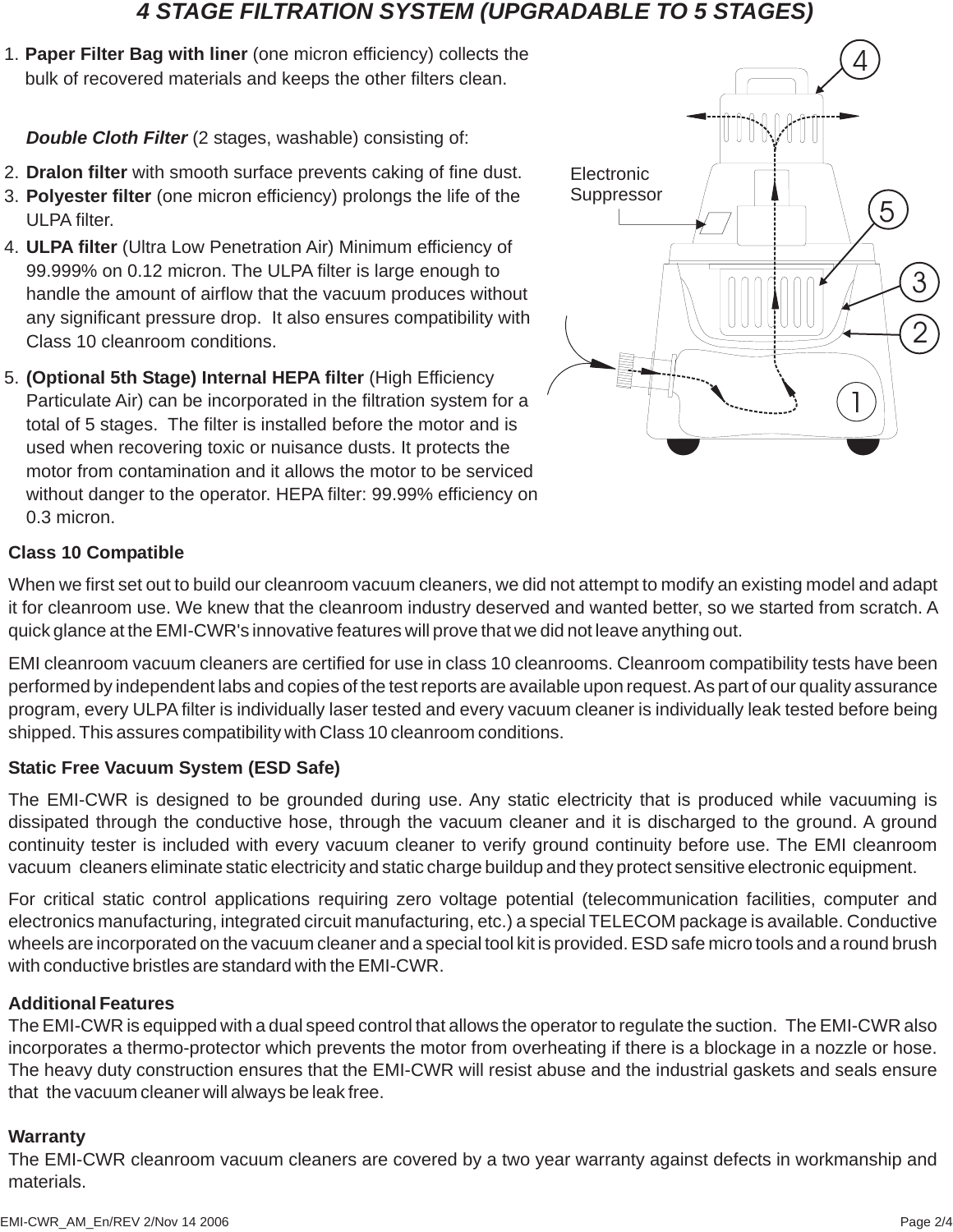|                                                                                                    | 115V - 60 Hz                                           | 230V - 50 Hz                                                   |                                                                                    |                                             |
|----------------------------------------------------------------------------------------------------|--------------------------------------------------------|----------------------------------------------------------------|------------------------------------------------------------------------------------|---------------------------------------------|
| <b>Electrical Requirements</b><br>(at high speed)<br><b>Current draw</b><br>Power                  | 8.5 amps<br>1000 watts                                 | 4.6 amps<br>1000 watts                                         | US                                                                                 | $C \in \mathbb{S}$                          |
| <b>Perforamance</b><br>(at high speed)<br>Airflow<br>Vacuum $(H2O)$                                | $120 \text{ cfm}$<br>95"                               | 46 L/S<br>2050 mm                                              | <b>Dimensions</b><br>Height<br>Width                                               | 27" (69 cm)<br>$16''(41 \text{ cm})$        |
| <b>Noise Level</b><br>(at high speed)                                                              | 70 dB(A) @ 6.5 ft                                      | 70 dB(A) @ 2 m                                                 | Weight                                                                             | 35 lbs (16 kg)                              |
| <b>Filtration</b> (Filter Area)<br>ULPA <sup>*</sup> filters<br>Pre-filters**<br>Total filter area | 1 368 inches $2$<br>990 inches $2$<br>2 358 inches $2$ | 8 826 cm <sup>2</sup><br>6 387 cm <sup>2</sup><br>15 213 $cm2$ | <b>Recovery Capacity</b><br>(Dry only)<br>Paper Filter Bag<br><b>Recovery Tank</b> | $2.5$ gal (9.5 litres)<br>4 gal (15 litres) |

\*ULPA, Ultra Low Penetration Air \*\*Pre-filters include: paper filter bag, dralon and polyester filters

#### **EMI SUPPRESSION / RFI SHIELDING**

The EMI cleanroom vacuums are equipped with an electronic filter suppresser which reduces electromagnetic interference (EMI), both radiated and conducted, below class B limits for digital apparatus as established by the FCC and ISO . It also provides shielding against RFI (Radio Frequency Interference.) The electronic filter is wired in line with the motor. If the electronic filter should fail, power to the motor will automatically be cut-off. The outer shell of the EMI-CWR is made entirely of chrome polished steel which acts as a shield against interference from emitting sources. EMI cleanroom vacuums will not disrupt computers, radio and video monitors and other sensitive electronic equipment.